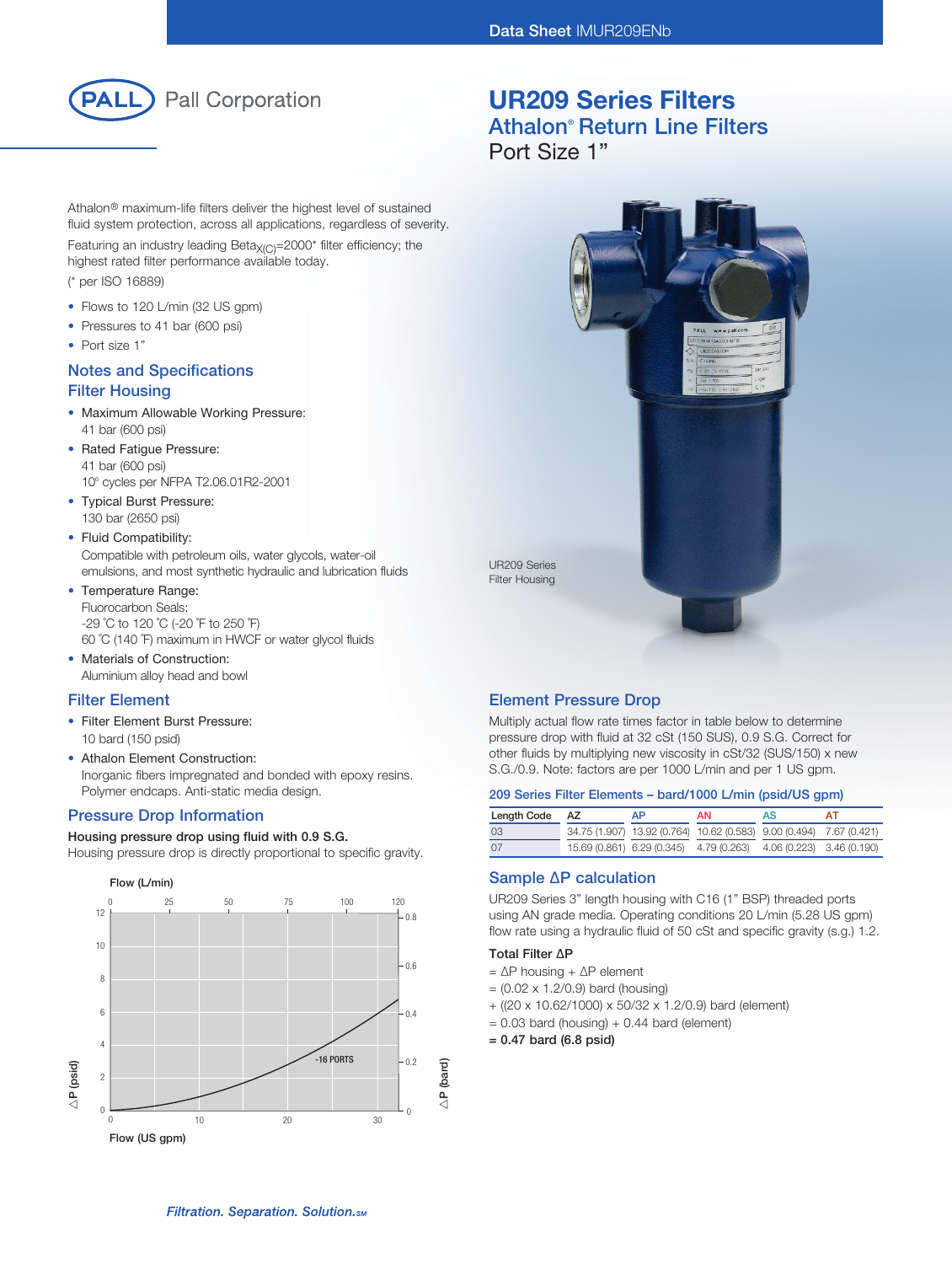## Ordering Information

### For new installations, select one complete part number from each section below

#### Section 1 Housing P/N: UR209H Table A I Table 4 I Table 5

Note: Pall Athalon filter housings are supplied without filter elements or warning devices fitted. Never operate the filter housing unless a filter element is fitted and all warning device ports are sealed.

Note: Z indicates fluorocarbon seals are standard. Other options are available; contact Pall. Housing P/N designates indicator port fitted with a plastic shipping plug.

## Table A

| Port & Length Options |  |  |
|-----------------------|--|--|
| Tables 1, 2 and 3     |  |  |
| A1603Z                |  |  |
| A1607Z                |  |  |
| C1603Z                |  |  |
| C <sub>1607</sub>     |  |  |

#### Table 1: Housing Port Options

|                | Code Port Style           | Max. Operating Pressure |
|----------------|---------------------------|-------------------------|
| $\overline{A}$ | SAE J1926 straight thread | 41 bar (600 psi)        |
| C              | BSP ISO 228 threads       | 41 bar (600 psi)        |

| <b>Table 2: Port Size</b> |            | Table 3: Housing Length and Seal Options |                                       |  |
|---------------------------|------------|------------------------------------------|---------------------------------------|--|
| Code                      | Port Style | Code                                     | Length and Seal Material              |  |
| 16                        | 1" nominal | 03Z                                      | 3" nominal length, fluorocarbon seals |  |
|                           |            | 077                                      | 7" nominal length, fluorocarbon seals |  |

#### Table 4: Bypass Valve and Service Options

| Code           | <b>Bypass Valve and Service Type</b>          |
|----------------|-----------------------------------------------|
| A <sub>1</sub> | 1.7 bard (25 psid) bypass valve, head service |
| G <sub>1</sub> | 4.5 bard (65 psid) bypass valve, head service |
|                |                                               |

#### Table 5: Other Options

| Code        | Description                                                            |
|-------------|------------------------------------------------------------------------|
| Omit        | Aluminium alloy head and bowl                                          |
| <b>YS45</b> | Anodized aluminium alloy finish for use with water glycols<br>and HWCF |

### Seal Kit P/N: SR210SKZ

Other seal material options are available; contact Pall.

## Section 2 Element P/N: UE 209



Note: Z indicates fluorocarbon seals are standard. Other options are available; contact Pall.

#### Table 6: Filter Element Options

| Code | $B_X(c) \ge 2000$ based on ISO 16889 | CST Rating* | *CST: Cyclic<br><b>Stabilization Test</b> |
|------|--------------------------------------|-------------|-------------------------------------------|
| AZ   | 3                                    | 07/04/01    | to determine filter                       |
| AP   | 5                                    | 11/08/03    | rating under stress                       |
| AN   |                                      | 13/09/04    | conditions, based<br>on SAF ARP4205       |
| AS   | 12                                   | 15/11/06    |                                           |
| AT   | 25                                   | 16/14/08    |                                           |

## Section 3 Differential Pressure Indicator



#### (At least one Differential Pressure Indicator or 'B' type blanking plug must be ordered)

Note: If no Differential Indicator is selected, 'B' type blanking plug (P/N HC9000A104Z) must be ordered seperately and fitted to replace the shipping plug.

Note: Z indicates fluorocarbon seals are standard. Other options are available; contact Pall.

#### Table 7: Indicator Options

| Code             | <b>Brass Option Indicator</b>                                                           |
|------------------|-----------------------------------------------------------------------------------------|
| A218M            | Electrical switch (SPDT) with Hirschmann connector                                      |
| A218R            | Electrical switch (SPDT) with Hirschmann connector<br>with Red and Green LED indicators |
| A219D            | Visual indicator                                                                        |
|                  |                                                                                         |
| Code             | <b>Stainless Steel Option Indicator</b>                                                 |
| 778N             | Visual filter with thermal lockout                                                      |
| $861C*$          | Electrical switch (SPDT) with Hirschmann connector                                      |
| 771 <sub>B</sub> | Electrical switch (SPDT) with 3-pin                                                     |
|                  |                                                                                         |

\*Requires YM suffix after SS code from Table 8

### Table 8: Indicator Pressure Setting Option

| Code | Description                                        |
|------|----------------------------------------------------|
| 084  | For 'A' valve option housings (1.1. bard. 16 psid) |
| 091  | For 'G' valve option housings (3.5, bard, 50 psid) |

Other setting options are available; contact Pall.

#### Table 9: Differential Pressure Indicator Material

| Code | <b>Pressure Setting</b>                                                                                                                  |
|------|------------------------------------------------------------------------------------------------------------------------------------------|
| Omit | If Brass Indicator is selected in Table 7                                                                                                |
| SS   | If Stainless Steel Indicator is selected in Table 7<br>(recommended for high pressure applications with pressure<br>> 200 bar (3000 psi) |

Other setting options are available; contact Pall.